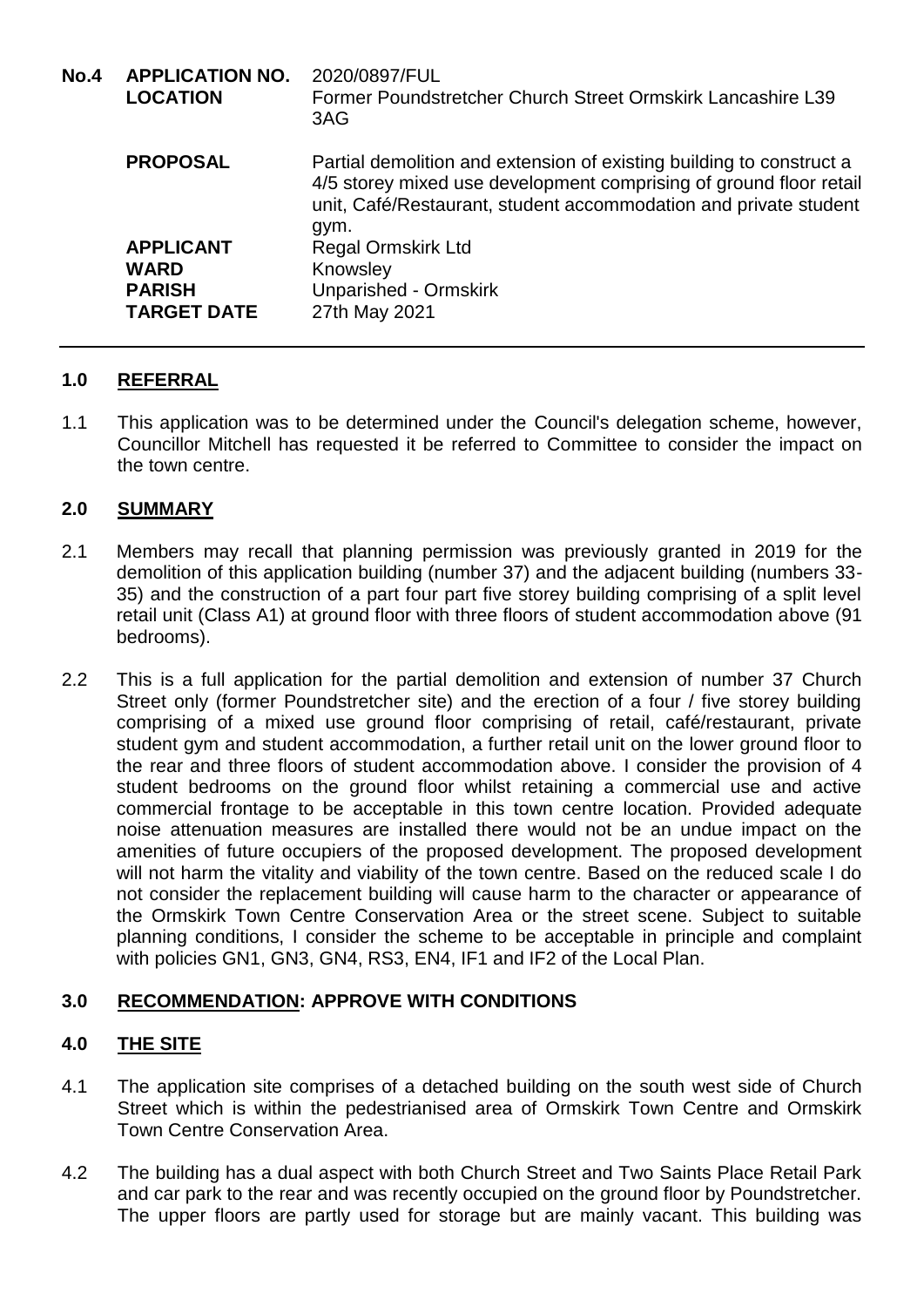constructed in 1936 and opened as a cinema known as The Regal. It closed in 1963 and became a bingo hall and then a Tesco supermarket in 1965.

## **5.0 THE PROPOSAL**

- 5.1 Planning permission was recently granted in 2019 (ref 2019/0089/FUL) for the demolition of both this application building (number 37 – former Poundstretcher) and the adjacent building (number 33-35) and the construction of a part four part five storey building comprising of a split level retail unit (Class A1) at ground floor with three floors of student accommodation above (91 bedrooms).
- 5.2 This application seeks permission to partially demolish and extend number 37 Church Street only (former Poundstretcher site) and construct a part four / five storey building comprising of a mixed use ground floor including retail unit along Church Street, a café/restaurant to the rear, private student gym and student accommodation, a further retail unit on the lower ground floor to the rear and three floors of student accommodation above.
- 5.3 Two retails units are proposed, one unit retaining a frontage at ground floor along Church Street and the second unit at lower ground floor creating a new frontage to the rear facing the car park. Both retail units will have a combined floor area of 298m². A new café/restaurant (186m²) is proposed to the rear of the ground floor creating a new frontage facing the car park.
- 5.4 The student accommodation comprises of 74 bedrooms over four floors. The following format is proposed: 4x cluster of 5 beds, 8x cluster of 6 beds and 6 studios. Each cluster will be situated off a main circulation corridor and will comprise of en-suite bedrooms and a shared living area comprising of kitchen, lounge and dining area. The studios will comprise a self-contained bedroom, kitchen and bathroom and three will be accessible rooms.
- 5.5 Vehicle access to the site off the A570 Park Road has been retained for servicing and deliveries and includes three car parking spaces and cycle storage.

## **6.0 PREVIOUS RELEVANT DECISIONS**

- 6.1 2019/0089/FUL GRANTED Demolition of two existing buildings (No. 33-35 and 37 Church Street) and erection of four/five storey mixed-used building comprising spilt-level retail unit (Class A1) at Ground and Lower Ground Level with Student Accommodation above. Landscaping to site areas as detailed. The proposal includes the formation of 2no. 'dropoff' car parking spaces and cycle storage on site.
- 6.2 2005/1436 GRANTED Demolition of existing building and erection of 4/5 storey building comprising 2 commercial units (retail and food/drink - Class A3/A4) at basement and ground floor levels with student accommodation above
- 6.3 2003/0241 GRANTED Conservation Area Consent Demolition of existing building erection of new retail / office development.
- 6.4 2003/0240 GRANTED Erection of new retail/office development.

### **7.0 OBSERVATIONS OF CONSULTEES**

.

7.1 LCC Highways (07.01.21) – No Objections; Conditions suggested.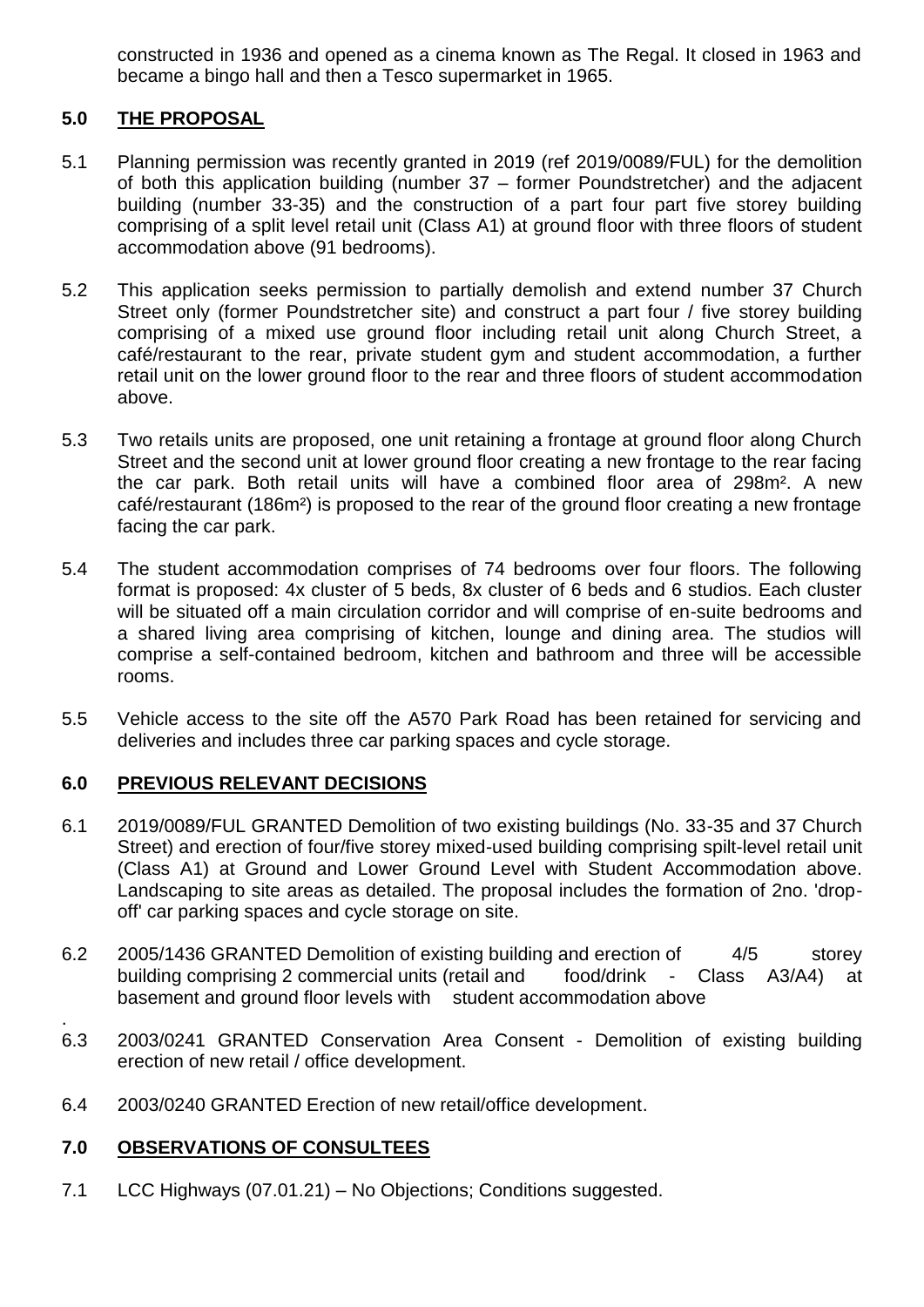- 7.2 Lancashire Archaeology Advisory Service (LAAS) (11.01.21 and 19.01.21) No Objections subject to condition.
- 7.3 MEAS (28.01.21) No Objections.
- 7.4 Natural England (25.02.21) No Objections.
- 7.5 Cadent (04.01.21) Advice given; there is operational gas apparatus within the site boundary and may include a legal interest in the land which restricts activity in proximity to cadent assets.
- 7.6 Environmental Health (24.03.21) No objections; conditions suggested.

# **8.0 OTHER REPRESENTATIONS**

8.1 I have received 1 letter of objection from a local resident querying where the students will park as parking is a major issue in Ormskirk. I have received 1 letter from an adjacent property confirming no objection to the proposal but seeks assurances on civil matters such as the means of Escape from the rear of Church House will be maintained and remain unobstructed at all times both during the works and on completion, that the refuse storage will remain accessible, resurfacing works shall not interfere with drainage and the area assigned for waste recycling will be managed and monitored on a regular basis in the interest of public health, hygiene and pest control.

## **9.0 SUPPORTING INFORMATION**

Design & Access Statement Student Accommodation Report Planning and Heritage Statement Biodiversity Survey and Report Noise Impact Assessment Written Scheme of Investigation for a Historic Building Survey

## **10.0 RELEVANT PLANNING POLICY**

10.1 The National Planning Policy Framework (NPPF) and the West Lancashire Local Plan 2012-2027 DPD provide the policy framework against which the development proposals will be assessed.

The site is located within Ormskirk Town Centre and Ormskirk Town Centre Conservation Area as designated in the West Lancashire Local Plan 2012-2027 DPD

## **West Lancashire Local Plan 2012-2027 DPD**

- SP1 A Sustainable Development Framework for West Lancashire
- GN1 Settlement Boundaries
- GN3 Criteria for Sustainable Development
- GN4 Demonstrating Viability
- EC1 The Economy and Employment Land
- RS1 Residential Development
- RS3 Provision of Student Accommodation
- IF1 Maintaining Vibrant Town and Local Centres
- IF2 Enhancing Sustainable Transport Choice
- IF3 Service Accessibility and Infrastructure for Growth
- EN1 Low Carbon Development and Energy Infrastructure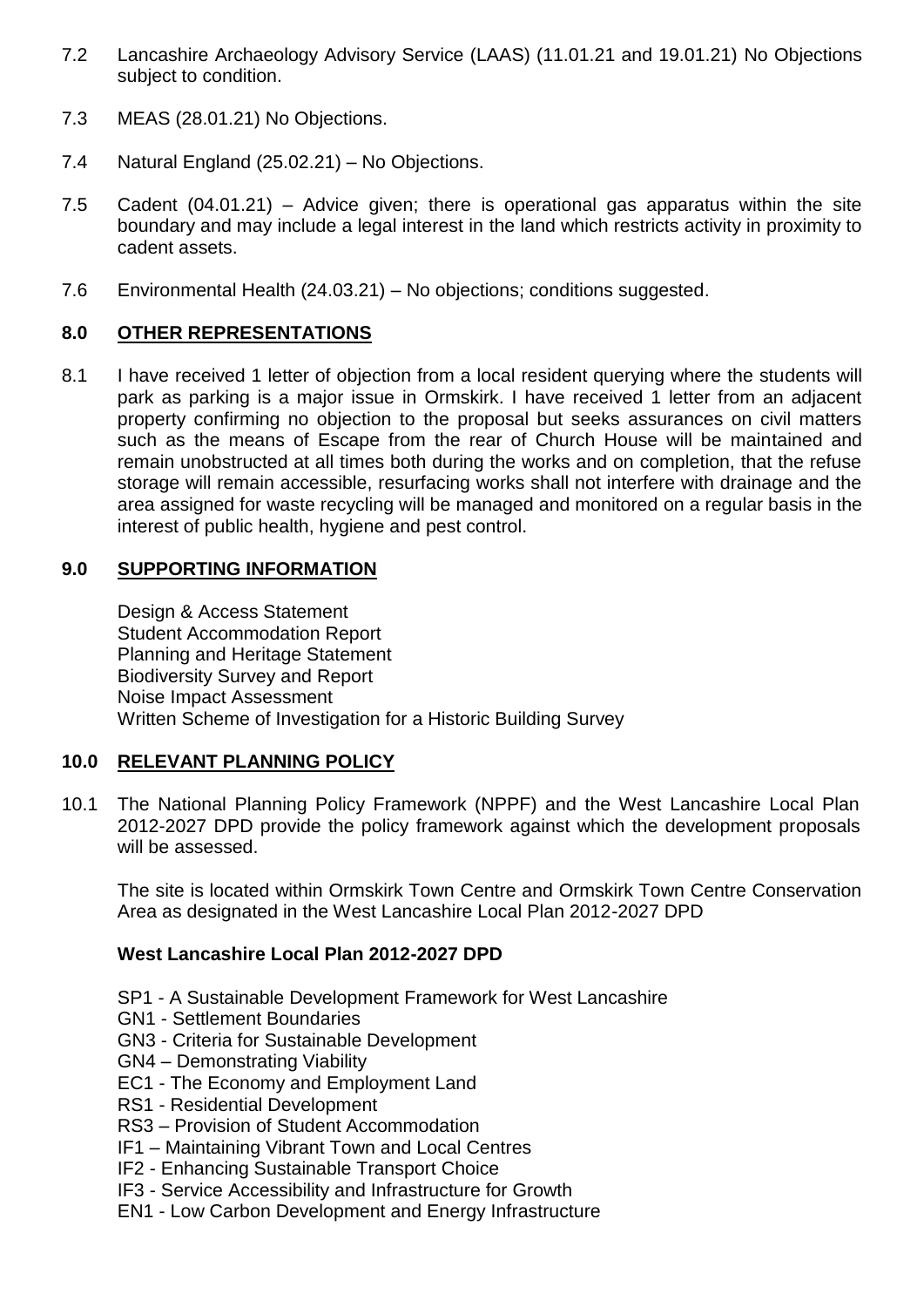EN2 - Preserving and Enhancing West Lancashire's Natural Environment

EN4 - Preserving and Enhancing West Lancashire's Cultural and Heritage Assets

SPD – Design Guide (Jan 2008)

### **11.0 OBSERVATIONS OF CORPORATE DIRECTOR OF PLACE AND COMMUNITY**

#### Principle of Development

11.1 The site lies within the main settlement area where the principle of residential and retail development is acceptable under the terms of Policies SP1, GN1, IF1 and RS1 of the Local Plan. The site is considered to be in a highly sustainable location within the town centre and easily accessible by public transport. The existing building is of no particular architectural merit, contributing little to the appearance of the area. As such, the principle of partially demolishing and extending the existing building for retail, café and residential use complies with the aims and aspirations of the NPPF.

#### *Principle of Development – Student Accommodation*

- 11.2 Planning permission has previously been granted for purpose built student accommodation on the application site. Planning approval 2019/0089/FUL allows for 91 students to live on the premises and this application proposes to decrease that number to 74 students due to the reduced footprint of the site. 4 bedrooms would be provided at ground floor on the side elevation, however commercial uses will be retained to the main elevations. .Access to the student accommodation will be taken from Church Street and from the car park to the rear of the building.
- 11.3 A previous approved planning application on the site has allowed for 91 student beds, and as this application proposes to reduce this number I am satisfied that this level of accommodation on site has previously been assessed and is acceptable.

#### *Principle of Development – Retail Units and Café/Restaurant*

- 11.4 The application site is located within the Primary Shopping Area. Whilst the scheme would retain a retail use at ground floor as part of a mixed use development comprising of retail, café and student accommodation there is a notable reduction in retail floor space compared to the existing use and to the previously permitted scheme.
- 11.5 The applicant has submitted marketing information which demonstrates that the site has been actively marketed for retail use on a commercial agent's website, property databases and mailshots have been sent to retail and leisure agents since July 2019. The site has been advertised for use as one large commercial unit. To date the premises have not secured a retail use.
- 11.6 Within the Primary Shopping Area Policy IF1 of the Local Plan advocates retention of ground floor uses for retail use. The proposed scheme features 4 student bedrooms at ground floor level which reduces the commercial floorspace. However, the site has been unsuccessfully marketed in line with the requirements of Policy GN4 of the Local Plan and as the ground floor will retain two retail units and introduce a café use at lower ground floor and importantly will retain a pedestrian level shop frontage, I am satisfied that the proposed development would not unduly compromise the vitality and viability of the town centre.
- 11.7 On balance I am satisfied that the introduction of 4 units of student accommodation on the ground floor of the premises along with a café /restaurant use whilst retaining an active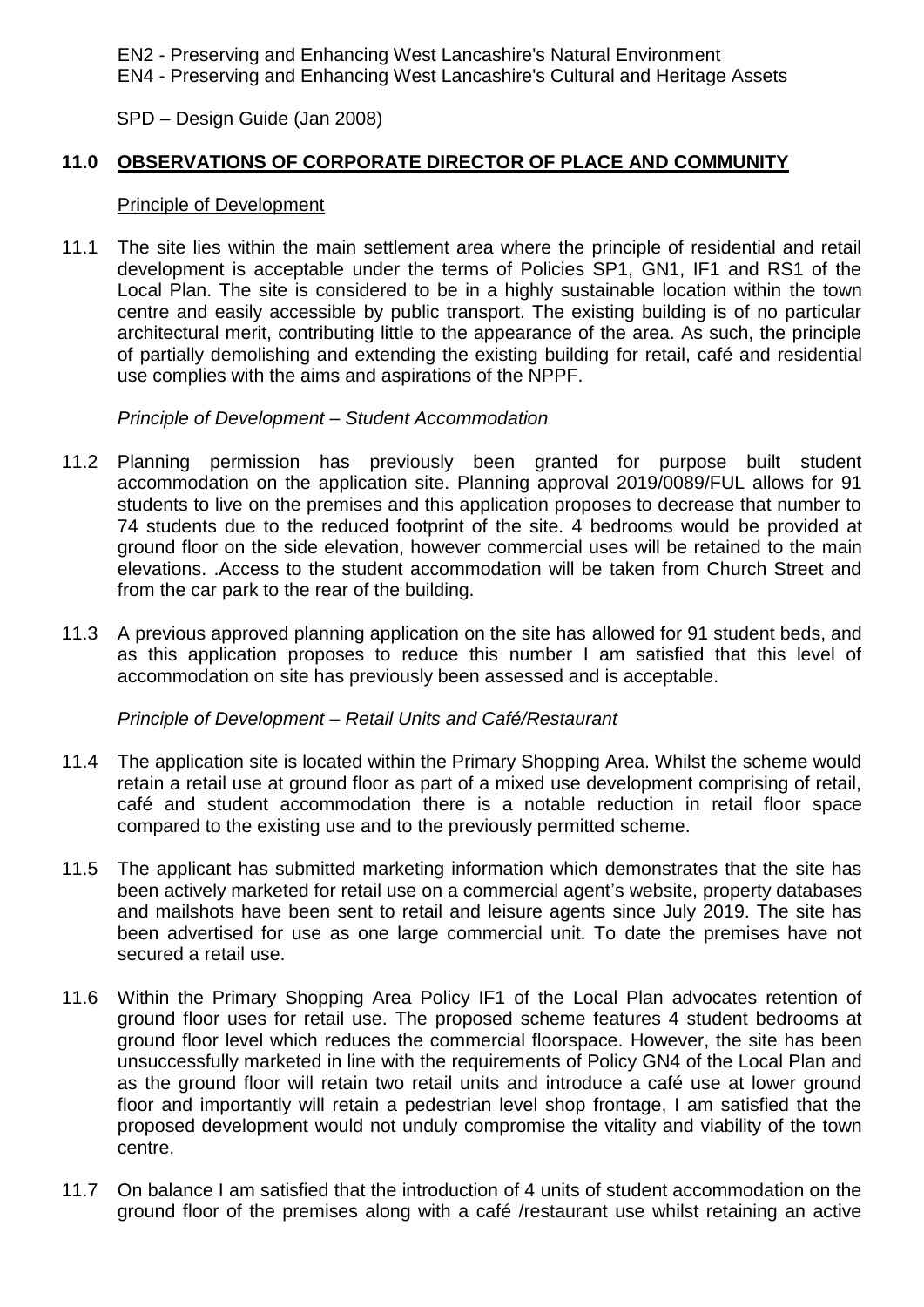shop frontage to the front and introducing a retail frontage to the rear of the building fronting the car park is acceptable and will help maintain the retail function of the town. Paragraph 85 of the NPPF requires planning decisions to recognise that residential development often plays an important role in ensuring the vitality of centres and to encourage residential development on appropriate sites.

### Heritage Impacts

- 11.8 Policy EN4 of the Local Plan is relevant as is the guidance contained in the NPPF in terms of the impact of the proposed development on heritage assets. The NPPF, in determining such planning applications, advises Local Planning Authorities to take account of the desirability of sustaining and enhancing the significance of heritage assets and putting them to viable uses consistent with their conservation, the positive contribution that heritage assets can make to sustainable communities and the desirability of new development making a positive contribution to local character and distinctiveness.
- 11.9 Paragraph 193 of the NPPF states that when considering the impact of a proposed development on the significance of a heritage asset, great weight needs to be given to the asset's conservation. The more important the asset, the greater the weight to be provided to its significance. Paragraph 200 advises that Local Planning Authorities should look for opportunities for new development within the historic environment and within the setting of heritage assets to enhance or better reveal their significance. Proposals that preserve those elements of the setting that make a positive contribution to or better reveal their significance should be treated favourably.
- 11.10 Local Planning Authorities should in coming to decisions refer to the principle act which requires in this case to have special regard to the desirability of preserving any listed buildings or their setting (s.66) and preserving the character or appearance of a Conservation Area (s.72). Recent Court judgements have shown that the statutory duty prescribed under the P(LBCA) Act 1990 should always be given considerable weight in decision making.
- 11.11 The principle of demolition and new build on this site has already been established in granting of application 2019/0089/FUL. As per the previous planning application, the proposed building will be four to five storeys high which provides retail units fronting onto both Church Street and Park Road. Student accommodation will be provided on the floors above.
- 11.12 The main difference with the revised scheme is the existing brick structure will be retained and overall scale of the building has been reduced in height and width since the previously approved scheme. The design and materials remain comparable to the previous scheme. The proposal offers a contemporary addition within an historic setting and the palette of materials takes reference from local buildings and retains the red facing brick as a primary material. The top floor remains set back from the frontage to reduce its dominance and will incorporate a grey standing seam roof. The glazing at lower ground and ground floor level, which includes large panes to provide the shopfront frontage to Church Street and Park Road have been retained from the previous scheme. The windows frames and ground floor shop fronts will be clad in aluminium to give a contemporary feel to the development whilst retaining the brick pillars.
- 11.13 The height of the new building is comparable to the existing former cinema building and those adjoining and adjacent, and is lower than the previously approved scheme. The use of a solid canopy over the front entrance to the retail store will reference the original Regal building and adds interest to design.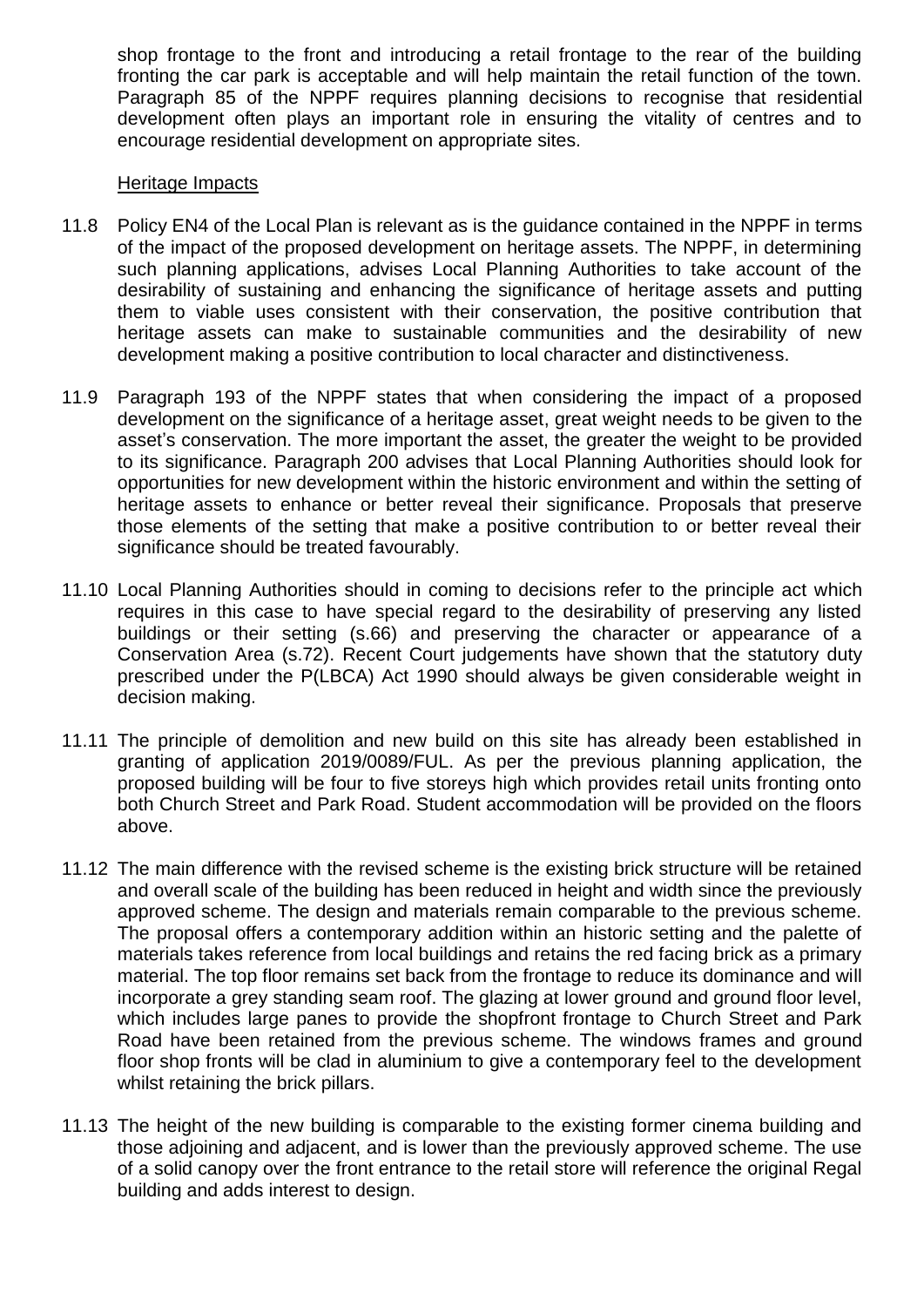- 11.14 In terms of the street scene, the building will occupy the same footprint / building line as the existing building as the existing brick structure is being retained. The building will preserve the alignment of the street and important view of the Church to the north which is a key view of the Conservation Area.
- 11.15 The view of the building from Park Road is a more open one, however this more expansive view of the site is set against the immediate context of the existing modern commercial units on Two Saints Place and its car park. The Parish Church with its enclosed graveyard and mature trees lie further to the north. It was previously accepted that the new building will be prominent within this view and from the west across Coronation Park, but I am mindful that so is the existing building, which has its blank and somewhat incongruous rear elevation fronting onto the space. In this respect the existing building offers no interest or frontage onto the Park Road. The new building will in my view be an improvement over the existing and provides a more engaging western (rear) elevation. As the revised scheme shares the same northern boundary as the existing and moves no closer and is now lower in height it will not impinge on the view or historic setting of the Church as you move along Park Road from south to north.

### *Proposed building – the impact on the setting to heritage assets*

11.16 The Grade 2\* Parish Church is located approximately 100 metres to the north of the site. The Church, with its tower and steeple is an important building in the skyline of Ormskirk town centre. Historically the site lies in the built up area of the town. The views of the Church generated from Park Road is a relatively modern one and has been available since the development of the ring road. From within the town centre one of the principle views of the Church is looking north along Church Street. The principle of a larger new build on this site has already been established in granting of application 2019/0089/FUL. The revised scheme sits lower than the previously approved scheme and will preserve the existing street frontage and building line so visually this important view remains unaltered by the proposal. As explained above, whilst the new building will be viewed from Park Road and the west the immediate context of the site is retail and commercial development including a car park. Visually, I do not feel the revised building will harm the historic setting to the Church. Given the size, scale and location of the existing buildings I do not feel the setting will change and the proposal will leave the setting to the Church essentially unharmed. Similarly, as the revised building is to be sited in the same location at the existing one and the road alignment and frontage on to Church Street remains unaltered I do not feel the historic setting to number 27 Church Street, a Grade 2 listed building, which lies to the south, will be harmed by the proposal.

### *Conclusions on heritage*

11.17 On balance, considering the scale and appearance of the existing building and the scale of the previously approved building, I do not consider the new proposal will cause harm to the character or appearance of the Ormskirk Town Centre Conservation Area or the setting of the Parish Church or nearby listed buildings. On this basis I feel the proposal will meet the statutory duty to 'preserve' as required under s.66 and s.72 of the Planning (LBCA) Act, Chapter 16 of the NPPF and Policy EN4 of the Local Plan.

### Archaeology

11.18 Paragraph 199 of the NPPF states that 'Local planning authorities should require developers to record and advance understanding of the significance of any heritage assets to be lost (wholly or in part) in a manner proportionate to their importance and the impact, and to make this evidence (and any archive generated) publicly accessible.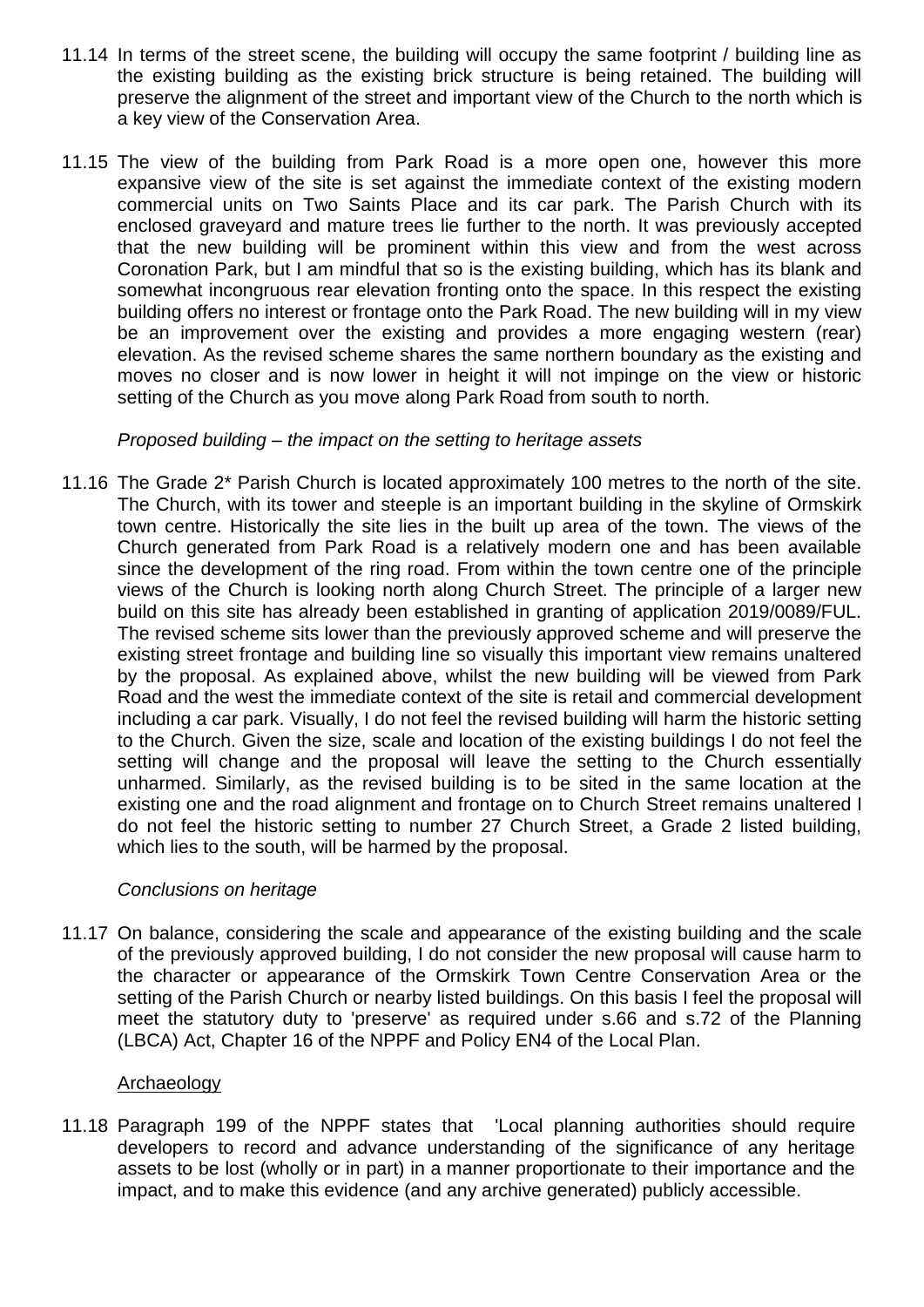11.19 During the previous application, a former 1796 iron foundry was identified underneath the current building. Most significantly the survival of archaeological structures and deposits from the Iron Foundry complex founded in c.1796 were confirmed during a 2009 excavation. The applicant has submitted a Written Scheme of Investigation (WSI) with this application and Lancashire Archaeological Advisory Service (LAAS) recommend that although the total demolition of the Regal Cinema is no longer proposed, some partial demolition is, along with groundworks. Consequently, a condition is still required for a full suite of archaeological works. The submitted WSI covers the building recording prior to any demolition works however a further WSI is required for the observation of groundworks associated with demolition and the strip, map & sample for the proposed car parking. This investigation work can be secured by planning condition.

### Residential Amenity

- 11.20 There is potential for the proposed café/restaurant use with evening hours to impact upon occupiers of the student accommodation due to noise from patrons and fixed plant and odours from cooking. A noise assessment accompanies the application which considers noise from plant associated with the development, the sound insulating properties of the existing walls and floors between the commercial and residential uses, and the glazing and ventilation specifications required to protect the residential areas from external noise sources such as traffic and noise in the street. As the end users of the commercial units are unknown the required fixed plant has not been determined. The Council's Environmental Health Officer (EHO) has been consulted in relation to the development and has advised that a condition will be required to limit the combined noise of any fixed plant to an acceptable level. The EHO recommends further conditions are imposed to control noise and odour from the café/restaurant unit such as details of a ventilation system, hours of operation and details of how noise will be controlled from the restaurant use. These details will be required to be submitted and agreed prior to the café/restaurant becoming operational.
- 11.21 In respect of floor and wall insulation, the noise assessment suggests the sound insulation properties from the existing concrete floor may be adequate to protect the bedrooms above from noise in the retail unit providing this floor remains intact. Similarly the separating wall has been given a sound reduction value of 43dB which may be adequate to protect the bedrooms on the same floor as the retail unit considering the bedrooms will also be on the other side of corridor space. For more noisy commercial uses such as a café/restaurant, a higher level of sound reduction insulation between uses is required. Therefore, the EHO is of the view that the sound insulating properties of the existing separating concrete floor is unlikely to be adequate to protect bedrooms above from noise from a busy restaurant, potentially opening until late, and with music, all of which are likely to be noisier than retail use. As a result, a condition will be imposed requiring details of a further sound insulation upgrade between the proposed restaurant and the bedrooms to the floor above.
- 11.22 A scheme of glazing and acoustic trickle vents has been detailed in the noise assessment which considers noise from road traffic and noise from the town centre street. The scheme detail ensures a reasonable level of protection from the predicted road traffic noise and noise in the street and therefore is considered acceptable. To conclude, subject to the imposition of conditions, I am satisfied the proposed development will provide reasonable levels of amenity for the occupiers of the student accommodation.
- 11.23 Policy GN3 in the Local Plan also requires consideration of the impact of the development on existing residents who live in close proximity to the application site. This area of the town centre comprises of a mix of commercial and residential uses at first floor. In terms of the potential impact from the introduction of student accommodation, given the town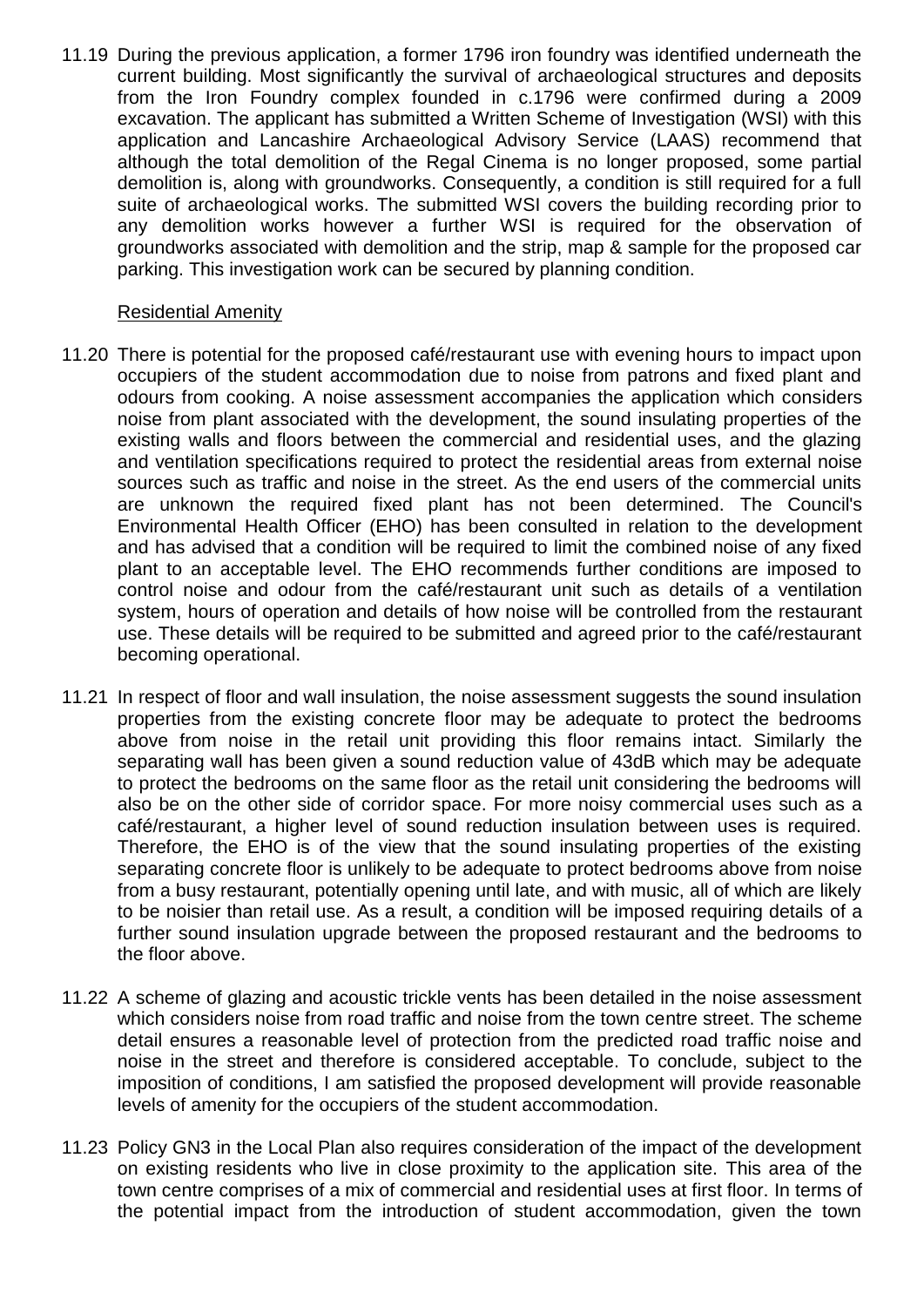centre location, the fact that there are a large amount of non-residential uses and the site is in an area located near to a busy road it is unlikely the student accommodation would have any significant impact on the existing residential amenity in the area through increased noise and disturbance. Given that a similar development has previously been approved on this site and its town centre location, I am satisfied that the proposed development will not have a significant impact on the amenities of nearby residents and complies with Policy GN3 in this regard.

### Highways and Parking

11.24 In respect of parking issues, the scheme provides only 3 onsite parking spaces. However the site is in a highly sustainable location and government guidance encourages development in such locations. A development of 91 student beds has previously been allowed on the site, with a similar level of parking, and this development would not involve an increase. The previous assessment recognised that demand for parking with student accommodation in such a central location would be low, particularly as there is a regular bus service from the town centre to Edge Hill University and no University parking permits would be issued to residents in this location. Furthermore, there is a public car park directly to the rear of the site for any visitors or customers to the commercial unit. The layout of the development will utilise the existing delivery and servicing area and the applicant has provided cycle storage for 8 bicycles. Thus it is considered that there will not be any undue adverse impact on the level of parking provision or highway safety issues.

#### Impact on Ecology and Trees

11.25 An Ecological Survey and Assessment has been submitted which found no evidence of bat activity, birds, or barn owls. I consider the information submitted is acceptable and consider the development would not have any significant ecological impacts. The existing trees along the frontage of Church Street will be retained as will a tree along the northern boundary. A maple tree is to be planted on the western boundary, overall I consider this to be acceptable.

### Impact on Drainage

11.26 Limited details of how the site would drain following the proposed development have been provided with the exception of confirmation that the current mains system could be utilised. The site will of course benefit from an existing drainage system by virtue of the existing building and it seems reasonable that the any future scheme will mirror this to some degree. Policy GN3 requires the submitted drainage scheme achieves a reduction in surface water run off of at least 30% as this application is for a redevelopment of previously developed land I am satisfied that full details of the foul and surface water disposal strategy can be obtained by planning condition.

### Summary

11.27 I consider the propose use of the site to be acceptable. Provided adequate noise attenuation measures and odour prevention systems are installed, there would not be an undue impact on the amenities of future occupiers of the proposed development. The proposed development will not harm the vitality and viability of the town centre. Based on the reduced scale, I do not consider the replacement building will cause harm to the character or appearance of the Ormskirk Town Centre Conservation Area or the street scene. The proposal satisfactorily meets the requirements of the NPPF and Policies GN1, GN3, GN4, RS3, EN4, IF1 and IF2 of the West Lancashire Local Plan 2012-2027 DPD and is recommended for approval.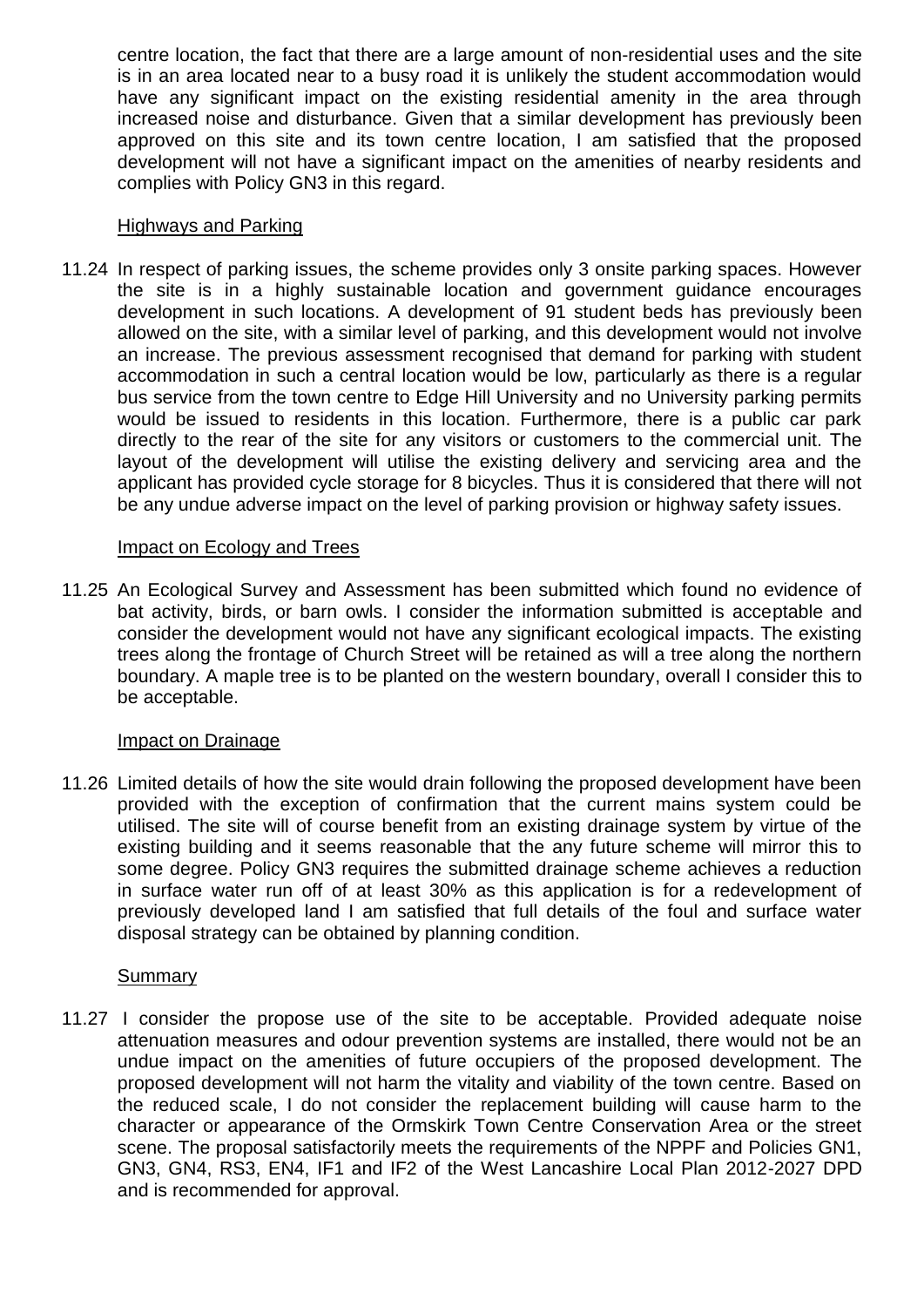### **12.0 RECOMMENDATION**

12.1 That planning permission be GRANTED subject to the following conditions

## **Conditions**

1. The development must be begun not later than the expiration of three years beginning with the date of this permission.

Reason: To comply with the requirements of Section 91 of the Town and Country Planning Act 1990 as amended by Section 51 of the Planning and Compulsory Purchase Act 2004.

- 2. The development hereby approved shall be carried out in accordance with details shown on the following plans:- Plan reference Site Location Plan 3812-500 received by the Local Planning Authority on 6th October 2020 Plan reference Proposed Elevation A (Church Street) 3812-707 Rev A, Proposed Elevation B (Car Park) 2812-708 Rev A, Proposed Elevation C 2812-709 Rev A, Proposed Elevation D 2812-710 Rev A, Level -1 Proposed Floor Plan 3812-701 Rev A, Level 0 Proposed Floor Plan 3812-702 Rev A, Level 1 Proposed Floor Plan 3812-703 Rev A, Level 2 Proposed Floor Plan 3812-704 Rev A, Level 3 Proposed Floor Plan 3812-705 Rev A, Proposed Roof Plan 3812-706 Rev A, Proposed Street Scene Church Street 3812- 712 Rev A, Proposed Street Scene A570 3812-713 Rev A, Proposed Street Scene Car Park 3812-714 Rev A received by the Local Planning Authority on 25th February 2021. Plan reference Proposed Landscaping and External Works 3812-720 Rev B received by the Local Planning Authority on 15th March 2021. Reason: For the avoidance of doubt and to ensure compliance with the provisions of Policy GN3 in the adopted West Lancashire Local Plan 2012-2027 Development Plan Document.
- 3. The materials to be used on the external surfaces of the development (brickwork, cladding and roofing materials along with materials used in any hard surface) shall be as outlined on the following plans and documents: Application form received 6th October 2020 and Proposed Elevation A (Church Street) 3812-707 Rev A, Proposed Elevation B (Car Park) 2812-708 Rev A, Proposed Elevation C 2812-709 Rev A, Proposed Elevation D 2812-710 Rev A received 25th February 2021 and Proposed Landscaping and External Works 3812-720 Rev B received 15th March 2021.

Reason: To ensure that the external appearance of the building(s) is satisfactory and that the development therefore complies with the provisions of Policy GN3 in the adopted West Lancashire Local Plan 2012-2027 Development Plan Document.

4. No development shall take place until a strategy for the separate foul and surface water drainage of the development, including any necessary attenuation measures, has been submitted to and approved in writing by the Local Planning Authority. The surface water drainage strategy must take account of the relevant provisions of this councils Planning Applications - Drainage, Flood Risk and Sustainability guidance and the Non-Statutory Technical Standards for Sustainable Drainage Systems (March 2015) or any subsequent replacement standards. The drainage scheme shall be completed in accordance with the approved details.

Reason: These details are required prior to the commencement of development to ensure adequate drainage for the proposed development and to ensure that there is no flood risk on- or off-the site resulting from the proposed development and to ensure that the development complies with the provisions of Policy GN3 in the adopted West Lancashire Local Plan 2012-2027 Development Plan Document.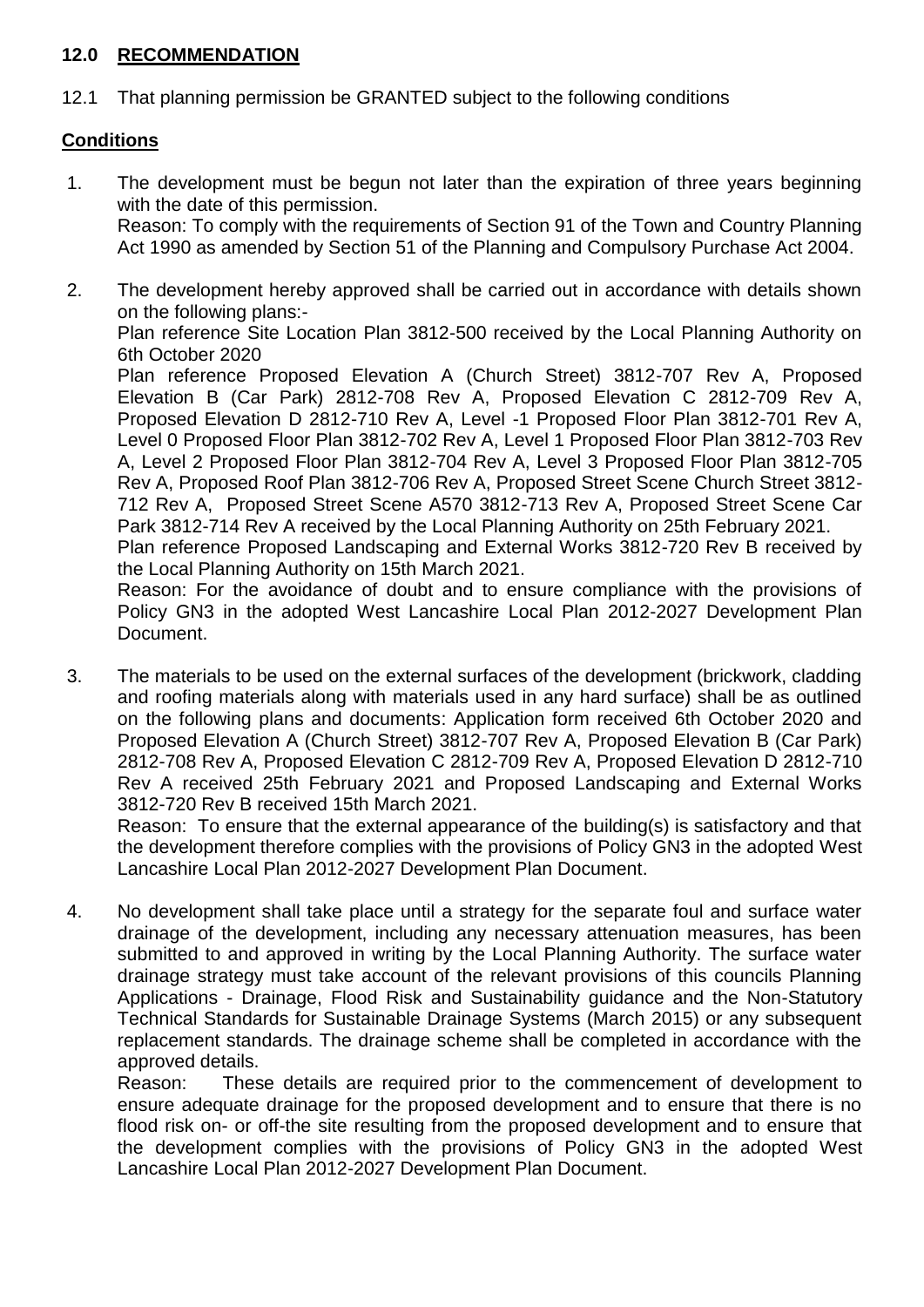- 5. No development shall take place until the applicant or their agent(s) or successor(s) in title has secured the implementation of a programme of archaeological work in accordance with a written scheme of investigation which has been submitted to and approved in writing by the Local Planning Authority. The written scheme of investigation shall include the following components:
	- i) building recording prior to any demolition

ii) a watching brief during any demolition, to be upgraded to a rapid archaeological strip, map and record should earlier remains be encountered

iii) an archaeological strip, map record exercise for the area of the proposed car park in the north west corner of the site.

Where the results of the programme of archaeological work recommend, there shall be carried out within two years of the completion of that programme on site, or within such timescale as otherwise agreed in writing with the Local Planning Authority:

- iv. an archaeological post-excavation assessment and analysis;
- v. preparation of a site archive ready for deposit at an appropriate store;
- vi. compilation of an archive report;

Reason: As the site is of archaeological interest and in order to comply with the provisions of Policy EN4 in the adopted West Lancashire Local Plan 2012-2027 Development Plan Document.

- 6. Before the cafe/restaurant unit is first brought into use, a scheme of upgraded noise insulation between the café/restaurant and residential premises shall be submitted to and approved in writing by the Local Planning Authority. The approved scheme shall be implemented before the commercial development hereby permitted is brought into use. Reason: To safeguard local residents from noise and disturbance, and to comply with Policy GN3 in the West Lancashire Local Plan 2012-2027 Development Plan Document.
- 7. Before the cafe/restaurant use hereby permitted commences, suitable equipment to remove and/or disperse cooking odours should be fitted to the restaurant extract ventilation system in accordance with a scheme to be submitted to and approved in writing by the Local Planning Authority. Thereafter the equipment shall be properly maintained and operated during normal working hours. The system shall be designed and modified upon completion if it cannot meet the following target: odour from the cooking process shall not be detectable at any boundary of residential/commercial properties. Reason: To safeguard the amenities of neighbouring occupiers, in respect of odour and

noise generation and to comply with Policy GN3 in the West Lancashire Local Plan 2012- 2027 Development Plan Document.

8. Before the cafe/restaurant unit is first brought into use, a scheme shall be submitted to and approved in writing by the Local Planning Authority which specifies the provisions to be made for the control of noise emanating from any evening use of the premises. These provisions could include physical and/or administrative measures and should consider noise from both amplified music and voices. The approved details shall thereafter be kept in operational order and used at all times when amplified music/voices are played. Any replacement equipment shall be subject to the above.

To safeguard the amenity of adjacent properties and the area generally and so comply with the provisions of Policy GN3 in the adopted West Lancashire Local Plan 2012-2027 Development Plan Document.

9. The living accommodation window glazing and ventilation scheme proposed by the Environmental Noise Impact Report (Reference 14255 Version 3) shall be installed before any of the habitable rooms are occupied and shall be retained thereafter. Reason: To safeguard occupiers from noise and disturbance and to comply with Policy GN3 in the West Lancashire Local Plan 2012-2027 Development Plan Document.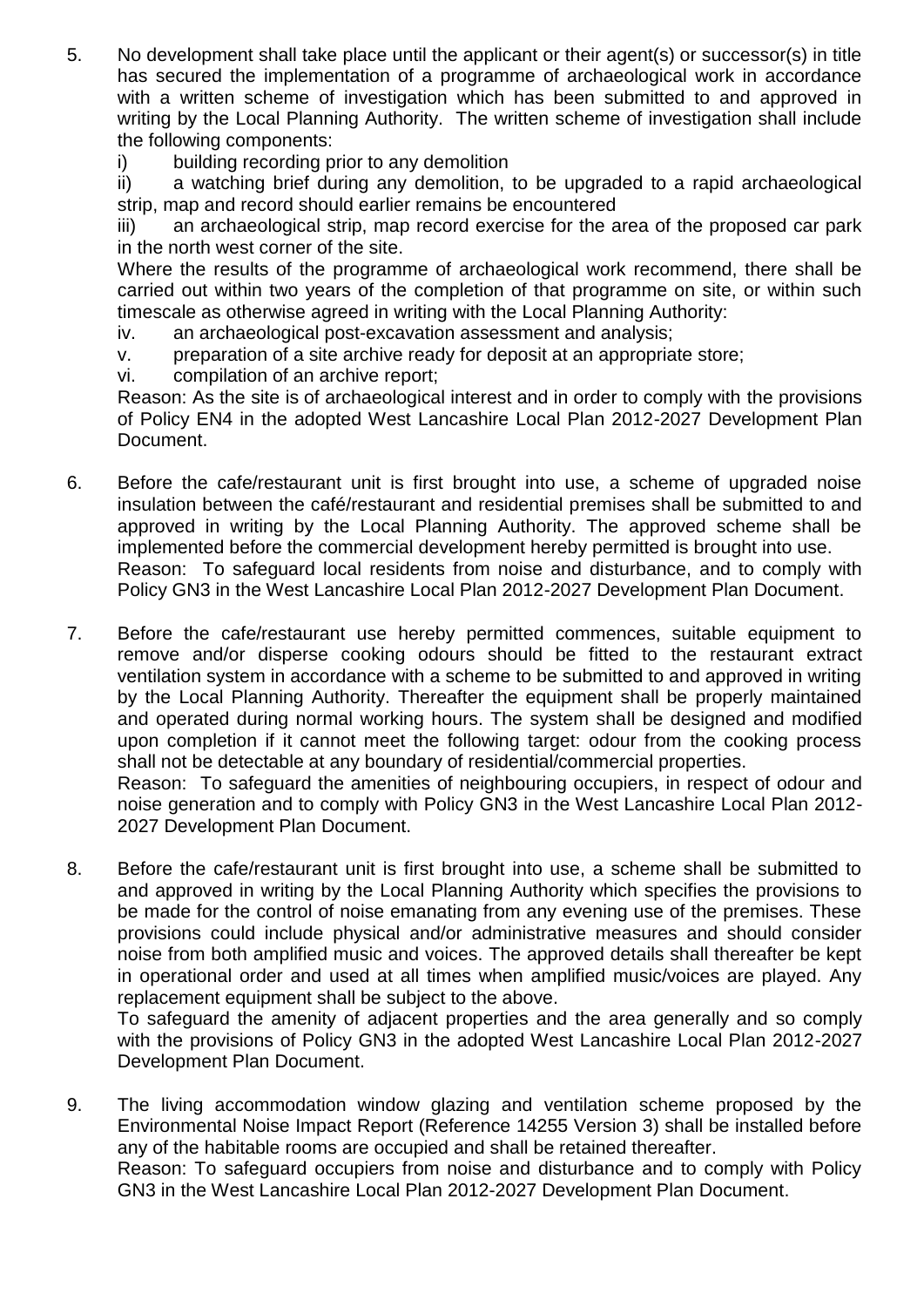10. The combined rating level of noise emitted from the site's fixed plant shall not exceed 42dB(A)LAeq, 1hr between 0700 and 2300 hours on any day and 37dB(A)LAeq, 15 min between 2300 and 0700 hours on any day as measured or calculated at 1m from any noise sensitive receptor window, as determined in accordance with BS4142:2014 + A1:2019.

Reason: To safeguard local residents from noise and disturbance, and to comply with Policy GN3 in the West Lancashire Local Plan 2012-2027 Development Plan Document.

- 11. The retail units shall not be open for business between the hours of 2200 hours and 0800 hours on any day. Reason: To safeguard the amenity of adjacent properties and the area generally and so comply with the provisions of Policy GN3 in the adopted West Lancashire Local Plan 2012-2027 Development Plan Document.
- 12. Customers shall not be served or accommodated in the cafe/restaurant unit except between the hours of 0800 and 2300 Monday to Thursdays and Sundays and between the hours of 0800 and 0000 (Midnight) on Fridays and Saturdays. Reason: To safeguard the amenities of nearby residents and to comply with Policy GN3 in the adopted West Lancashire Local Plan 2012-2027 Development Plan Document.
- 13. The outdoor seating area / terrace shall only be available for use between the hours of 1000 and 2100 hours and shall be removed or otherwise secured to prevent use outside of these hours.
- 14. No service vehicles, maintenance vehicles, or waste collections shall be taken or received at the site except between the hours of 07.30 and 20.00 Monday to Saturday and at no time on Sundays and Bank Holidays. Reason: To safeguard the amenity of adjacent properties and the area generally and so comply with the provisions of Policy GN3 in the adopted West Lancashire Local Plan 2012-2027 Development Plan Document.
- 15. The servicing area shall be kept clear at all times to allow loading and unloading of vehicles servicing the retail, cafe, and student use. Reason: To allow for vehicles visiting the site to be parked clear of the highway and to ensure that the development complies with the provisions of Policies GN3 & IF2 in the adopted West Lancashire Local Plan 2012-2027 Development Plan Document.
- 16. No lighting shall be installed on the site until a scheme detailing the proposed lighting to be installed is submitted to and approved in writing by the Local Planning Authority. All external lighting shall be installed and maintained in accordance with the agreed scheme. Reason: To safeguard the amenity of adjacent properties and the area generally and so comply with the provisions of Policy GN3 in the adopted West Lancashire Local Plan 2012-2027 Development Plan Document.
- 17. The existing trees shall be retained and before site works commence they shall be protected with stout fencing constructed to BS5837:2012, to contain the branch spread of the trees. Such fencing shall remain and be adequately maintained for the duration of the development operations. Within this fencing no development operations may take place including the storage or dumping of materials or plant, the lighting of fires, the siting of temporary huts or the raising or lowering of ground levels. All dead or damaged existing trees specified for retention shall be replaced with trees of such size and species approved in writing by the Local Planning Authority.

Reason: Reason: To protect the existing trees on site and thereby retain the character of the site and the area and to ensure the development complies with the provisions of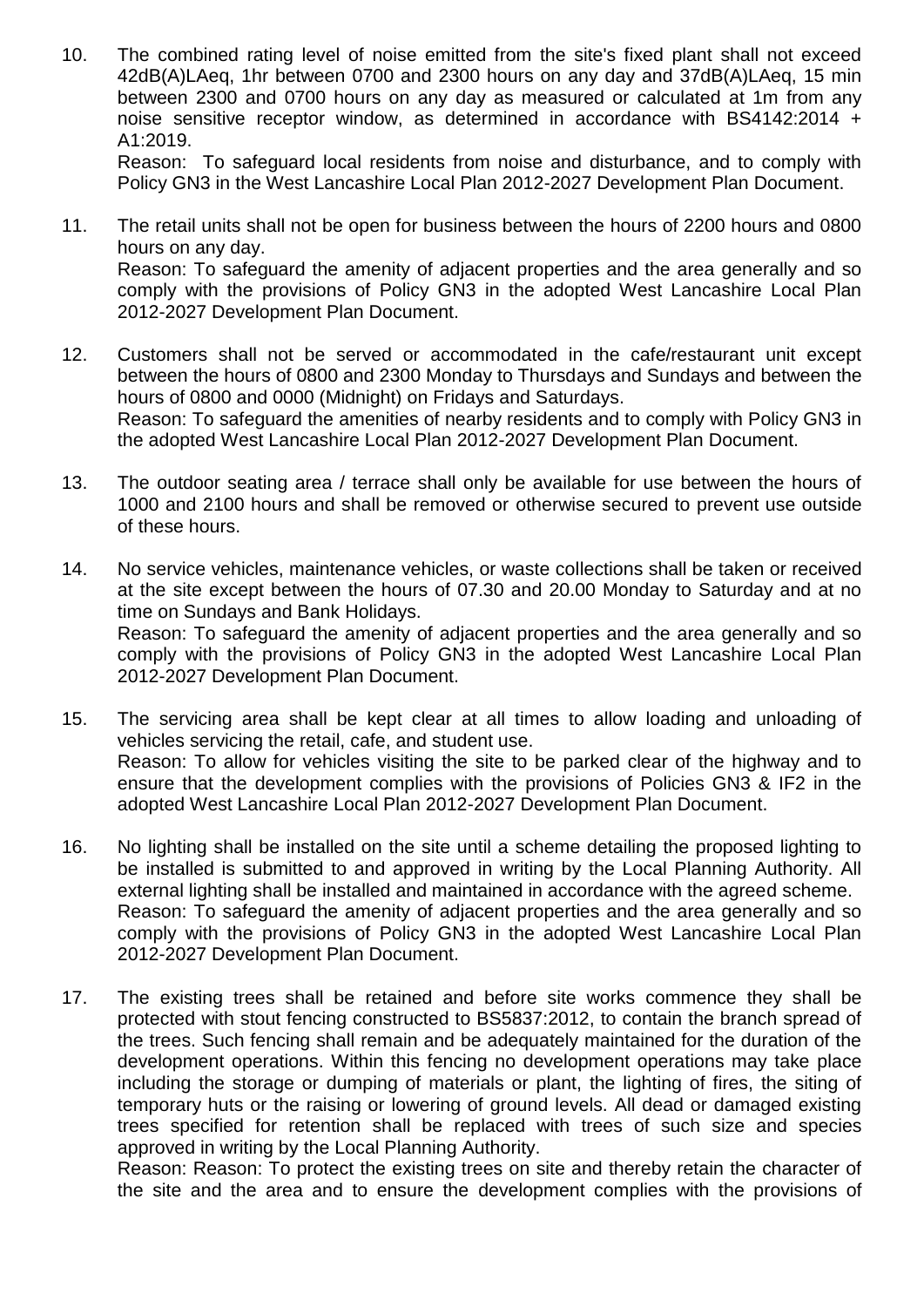Policies GN3 and EN2 in the West Lancashire Local Plan 2012-2027 Development Plan Document.

18. The student accommodation shall not be occupied by more than 74 residents at any one time.

Reason: To ensure a suitable standard of residential amenity for future occupants, and to comply with Policy GN3 in the West Lancashire Local Plan 2012-2027 Development Plan Document.

19. Notwithstanding the provisions of The Town and Country Planning (Use Classes) (Amendment) (England) Regulations 2020 the retail units to which this permission relates shall be used for display or retail sale of goods only and for no other purpose, including any other use falling within Class E of the Schedule to that Order or in any provision equivalent to that Class in any statutory instrument revoking and re-enacting that Order, except with the prior grant of a further planning permission.

Reason: To enable the Local Planning Authority to assess any proposal for a further change of use, whether or not it falls within the same Use Class and to comply with Policy GN3 in the West Lancashire Local Plan 2012-2027 Development Plan Document.

20. No development shall take place, including any works of demolition or site clearance, until a Construction Management Plan (CMP) or Construction Method Statement (CMS) has been submitted to, and approved in writing by the local planning authority. The approved plan/statement shall provide:

Details of the parking of vehicles of site operatives and visitors;

Details of loading and unloading of plant and materials;

Arrangements for turning of vehicles within the site;

Swept path analysis showing access for the largest vehicles regularly accessing the site and measures to ensure adequate space is available and maintained, including any necessary temporary traffic management measure;

Measures to protect vulnerable road users (pedestrians and cyclists);

The erection and maintenance of security hoarding including decorative displays and facilities for public viewing facilities;

Wheel wash facilities:

Measures to deal with dirt, debris, mud or loose material deposited on the highway as a result of construction;

Details of a scheme for recycling/disposing of waste resulting from demolition and construction works;

Construction vehicle routing;

24 Hour emergency contact number

The approved Construction Management Plan or Construction Method Statement shall be adhered to throughout the construction period for the development.

Reason: These details are required prior to the commencement of development in the interests of public & highway safety and to comply with the provisions of Policies GN3 and IF2 in the adopted West Lancashire Local Plan 2012-2027 Development Plan Document

## **Reason for Approval**

1. The Local Planning Authority has considered the proposed development in the context of the Development Plan including, in particular, the following Policy/Policies in the adopted West Lancashire Local Plan 2012-2027 Development Plan Document:

SP1 - A Sustainable Development Framework for West Lancashire

- GN1 Settlement Boundaries
- GN3 Criteria for Sustainable Development
- GN4 Demonstrating Viability
- EC1 The Economy and Employment Land